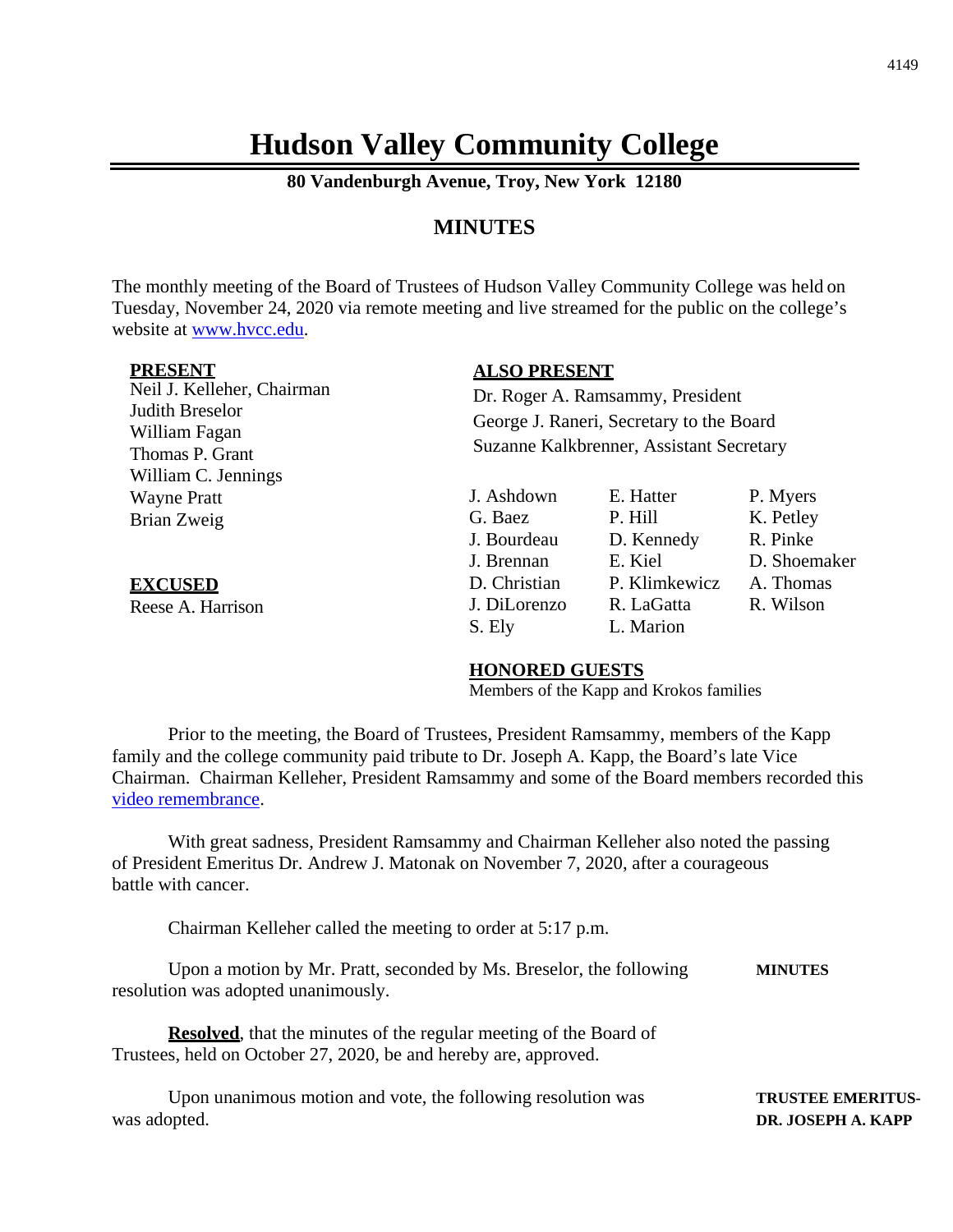**Resolved**, that the request to posthumously award the title of Trustee Emeritus to Dr. Joseph A. Kapp, in recognition of his excellent and dedicated service to Hudson Valley Community College over the past twenty-one years (1999-2020) and to present to his family a Certificate of Recognition on behalf of the college's Board of Trustees and the campus community, be and hereby is, approved. The resolution shall read as follows:

#### **APPOINTMENT OF DR. JOSEPH A. KAPP AS TRUSTEE EMERITUS OF HUDSON VALLEY COMMUNITY COLLEGE**

**WHEREAS,** Dr. Joseph A. Kapp was a lifelong resident and prominent citizen of Rensselaer County who was appointed to the College's Board of Trustees by the Rensselaer County Legislature on October 12, 1999 and reappointed on June 8, 2008 and March 8, 2016, to serve until June 30, 2022, and

**WHEREAS,** Dr. Joseph A. Kapp, always known as Joe, was elected by his fellow trustees to serve as Vice Chairman of the Board of Trustees, from 2011 – 2013 and from 2015 – 2021, and

**WHEREAS,** Joe was the trustee with the longest current tenure on the Board, serving with distinction until August 5, 2020, when a tragic accident took his life, and

**WHEREAS,** Joe was born to the late Fred and Lourdes Duncan Kapp in Troy, on July 22, 1953, and grew up with his brother, James and sister, Judith, and lived most of his life in Rensselaer before moving to North Greenbush, and

**WHEREAS,** Joe began his lifelong love of learning at St. Joseph's School in Rensselaer, and La Salle Institute, where he was band commander and cadet major, graduating in 1971, and

**WHEREAS,** Joe continued his education at Clarkson University and Hudson Valley Community College; then received a B.S. and M.S. in mechanical engineering from Union College in 1977; and in 1982 proudly graduated from Rensselaer Polytechnic Institute with a Ph.D. in materials engineering, and

**WHEREAS,** Joe enjoyed a 27-year career in engineering, mainly working for the Watervliet Arsenal and ExxonMobil Belgium/USA, having many achievements throughout his career including serving as chairman of the High-Pressure Technology Technical Committee from 1992-1996; member chair of the ASME Pressure Vessels and Piping Divisions from 1995- 1997; the ASME technical program representative for the 1998 Pressure Vessels and Piping Conference, and

**WHEREAS,** in 2005 Joe was the ASME Fellow of the American Society of Mechanical Engineers; a recipient of the Alfred H. Geisler Memorial Award; and in 2009 received a certificate of recognition for dedicated voluntary service to ASME codes and standards, and

**WHEREAS,** always active, Joe was the president of Elmhurst Research while he taught engineering as an adjunct professor at Union College and was also a secretary of the Army Fellowship in London and served the community of Rensselaer as mayor in 1990, and

**WHEREAS**, as a Board member, Joe drew on his education and expertise and provided special insight into the college's academic programs, construction projects, the Facilities Master Plan and the selection of the college's sixth and seventh presidents, Dr. Andrew J. Matonak and Dr. Roger A. Ramsammy, and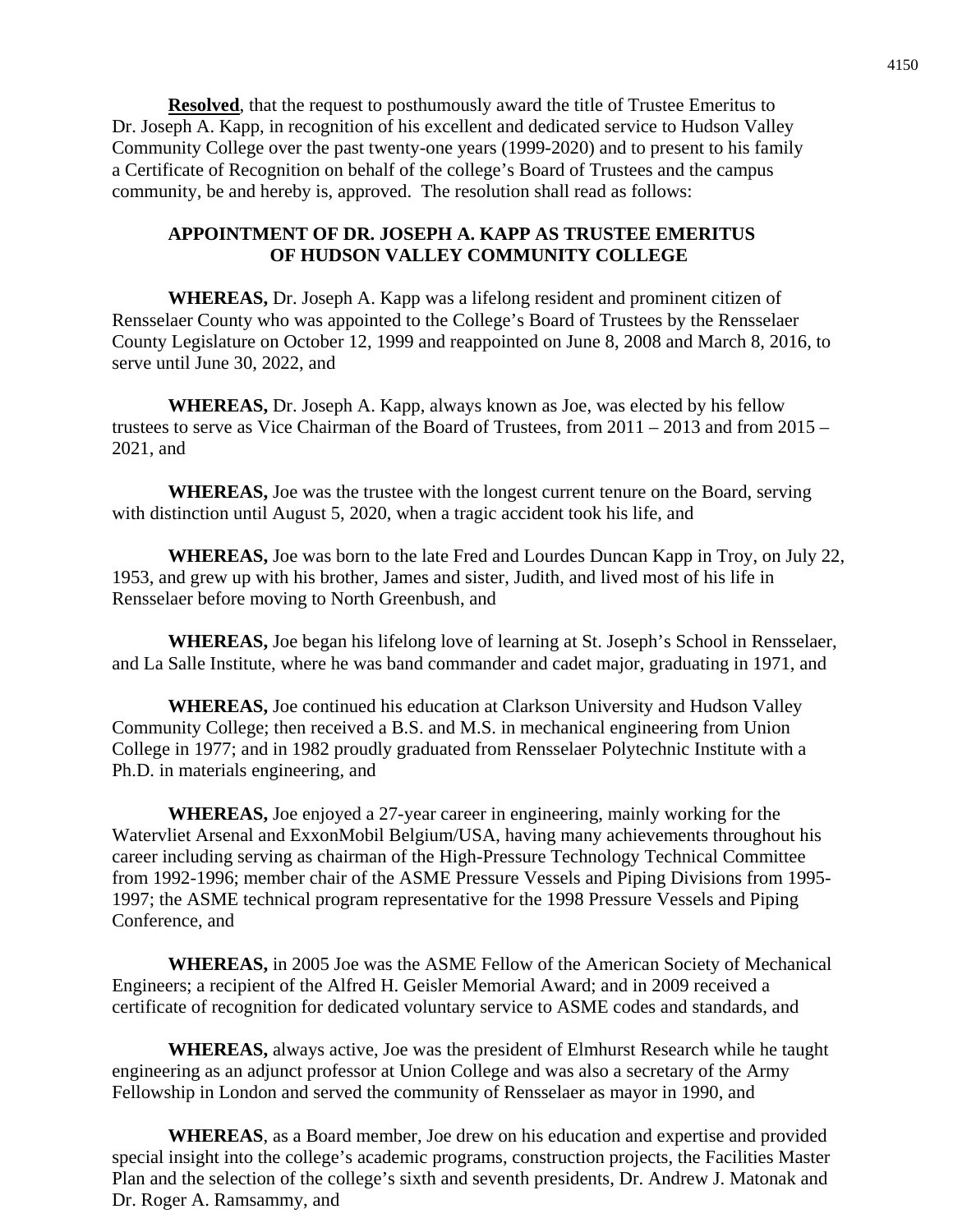**WHEREAS,** Joe was known and loved for his sense of humor, his keen intellect, his insightful questions, and above all, his devotion to his family, which includes Jolanta, his wife of 17 years; their children Alexander, John, Jack, Cindy and Peter; his siblings James and Judith and many nieces, nephews, and cousins, and

**NOW, THEREFORE, BE IT RESOLVED** that, in special recognition of his distinguished and enduring service, the Hudson Valley Community College Board of Trustees wishes to acknowledge Dr. Joseph A. Kapp by this posthumous appointment as Trustee Emeritus of Hudson Valley Community College, and;

**BE IT FURTHER RESOLVED** that this Board herein extends its sincerest appreciation to Dr. Joseph A. Kapp for his dedication to Hudson Valley Community College and to the people of Rensselaer County and the Capital Region, and;

**BE IT FURTHER RESOLVED** that the Board conveys its deepest sympathies to the family and friends of Dr. Joseph A. Kapp; and

**BE IT FURTHER RESOLVED** that this Resolution is recorded in the minutes of the Hudson Valley Community College Board of Trustees Meeting, dated November 24, 2020.

Upon a motion by Dr. Jennings, seconded by Mr. Grant, the following **CURRICULUM** resolution was adopted unanimously. **CHANGES**

**Resolved**, that the following curriculum changes, as recommended by the Academic Senate and the President, be, and hereby are, approved:

# **1. APPLIED TECHNOLOGIES**

# *A. New Course Proposals:*

*a. AUTO 240 – Advanced and Autonomous Vehicles*

The Advanced and Autonomous Vehicle course is being introduced to teach students the needed knowledge for advanced driver assistance and autonomous vehicle systems repair for the new Automotive program within the Applied Technologies Department.

# *b. AUTO 285 – Vehicle Data Security*

The reason for the new course, Vehicle Data Security, is to introduce students to the potential threats of cyber-attacks on vehicles, especially connected and automated vehicles for the new Automotive program being introduced within the Applied Technologies Department.

# *B. Change to Existing Course Proposal:*

# a. *AUTO 280 - Electric and Hybrid Vehicles*

The reason we are taking out the last line of the course description "Students will also be introduced to the operation, diagnosis and repair of current and near-future autonomous vehicle systems." because we are changing what is being taught overall in the class. The reason for the change in the course curriculum is due to the introduction of a new course, *Advanced and Autonomous Vehicles,* that will teach Autonomous Vehicle Systems in greater depth.

# **2. BIOLOGY, CHEMISTRY, AND PHYSICS**

- *A. New Course Proposals:*
- a. *BIOL 225 – Introduction to Molecular Biology*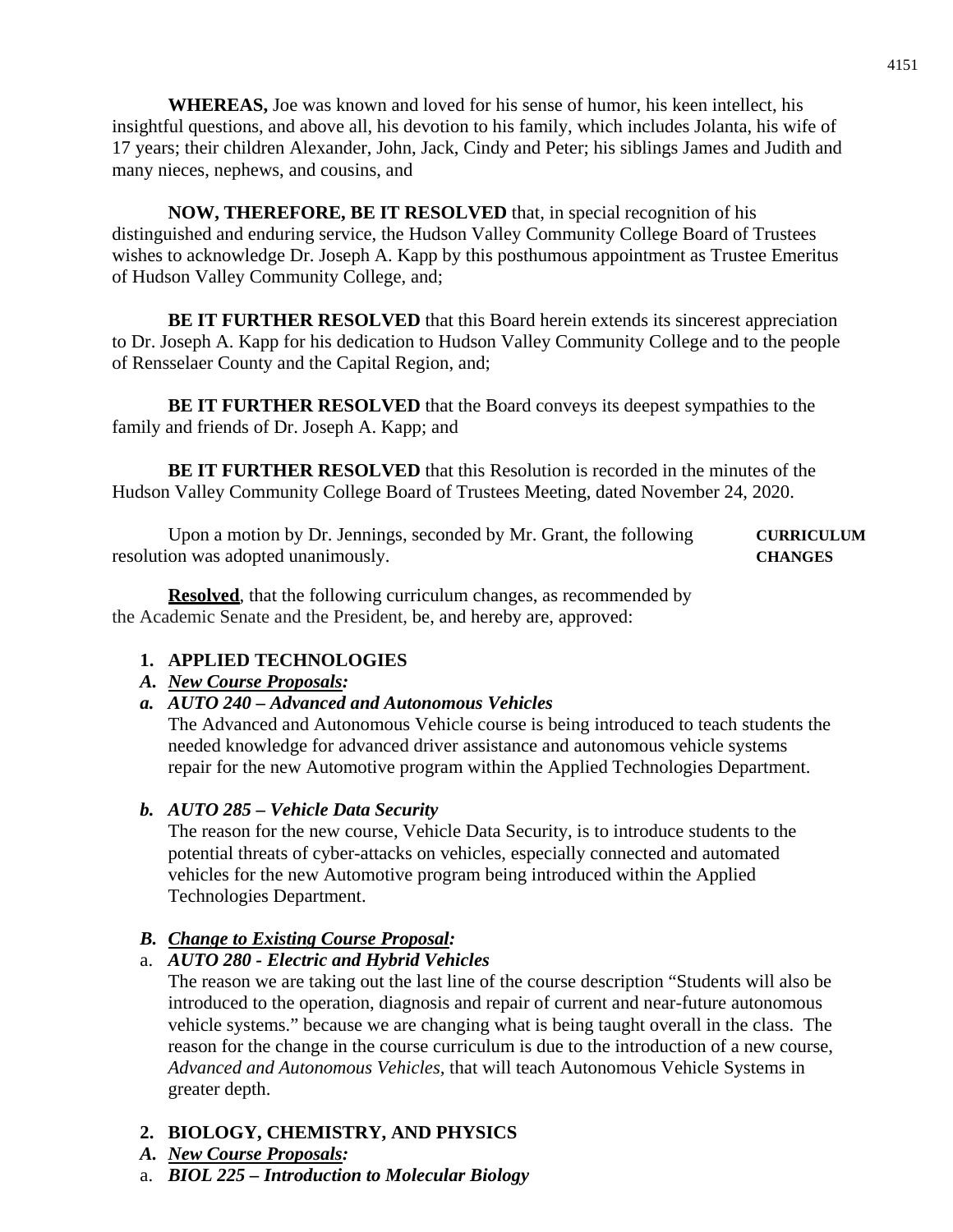This is an introduction to the core concepts of molecular biology with an emphasis on biotechnology and genetic engineering. This course is intended to serve as a 3-credit lecture experience in molecular biology, and will be offered on campus and online. This course will be available to current HVCC students interested in advanced molecular biology, but importantly, to students abroad with online offering.

#### b. *CHEM 202 – Introduction to Industrial Chemistry*

The course, Introduction to Industrial Chemistry, would be a new chemistry elective for our Physical Science A.S. program (Biology, Chemistry, Physics tracks). Industrial chemistry is defined as the branch of chemistry which applies physical and chemical procedures toward the transformation of natural raw materials and their derivatives to products that are of benefit to humanity.

## **3. ENGLISH, FOREIGN LANGUAGES AND ENGLISH AS A SECOND LANGUAGE**

### *A. Change to Existing Course Proposals:*

- a. *ESLS 101 – English Composition I for English as a Second Language Students* The new course description brings the ESLS course description more in line with the ENGL course description.
- b. *ESLS 102 – English Composition II for English as a Second Language Students* The new course description brings the ESLS course description more in line with the ENGL course description.

Upon a motion by Mr. Pratt, seconded by Ms. Breselor, the following **HVCC FOUNDATION**resolution was adopted unanimously. **APPOINTMENT OF**

**Resolved**, that the request for approval of a new director appointment to the Hudson Valley Community College Foundation's Board of Directors, as recommended by the Foundation Board's Governance Committee Chairperson and Executive Committee on November 18, 2020 be, and hereby is approved, as follows:

Dominick Bizzarro, Chief of Innovation, MVP Health Care, to a three-year term, from December 1, 2020 to November 30, 2023.

# **INFORMATION ITEMS INFORMATION**

The following information items were noted: **ITEMS**

#### **A. PART-TIME NON-TEACHING PROFESSIONALS**

1. Student Affairs

David Byrd, Assistant Football Coach, (emergency hire), Intercollegiate Athletics, p/t appt., eff.  $10/22/20$  \$1,000/yr.

Chyanna Canada, Assistant Women's Basketball Coach, (emergency hire), Intercollegiate Athletics, temp.  $p/t$  appt., eff.  $10/22/20$  \$1,500/yr.

Rachel Coffey, Assistant Women's Basketball Coach, (emergency hire), Intercollegiate Athletics, temp.  $p/t$  appt., eff.  $10/22/20$  \$1,500/yr.

**NEW DIRECTOR**